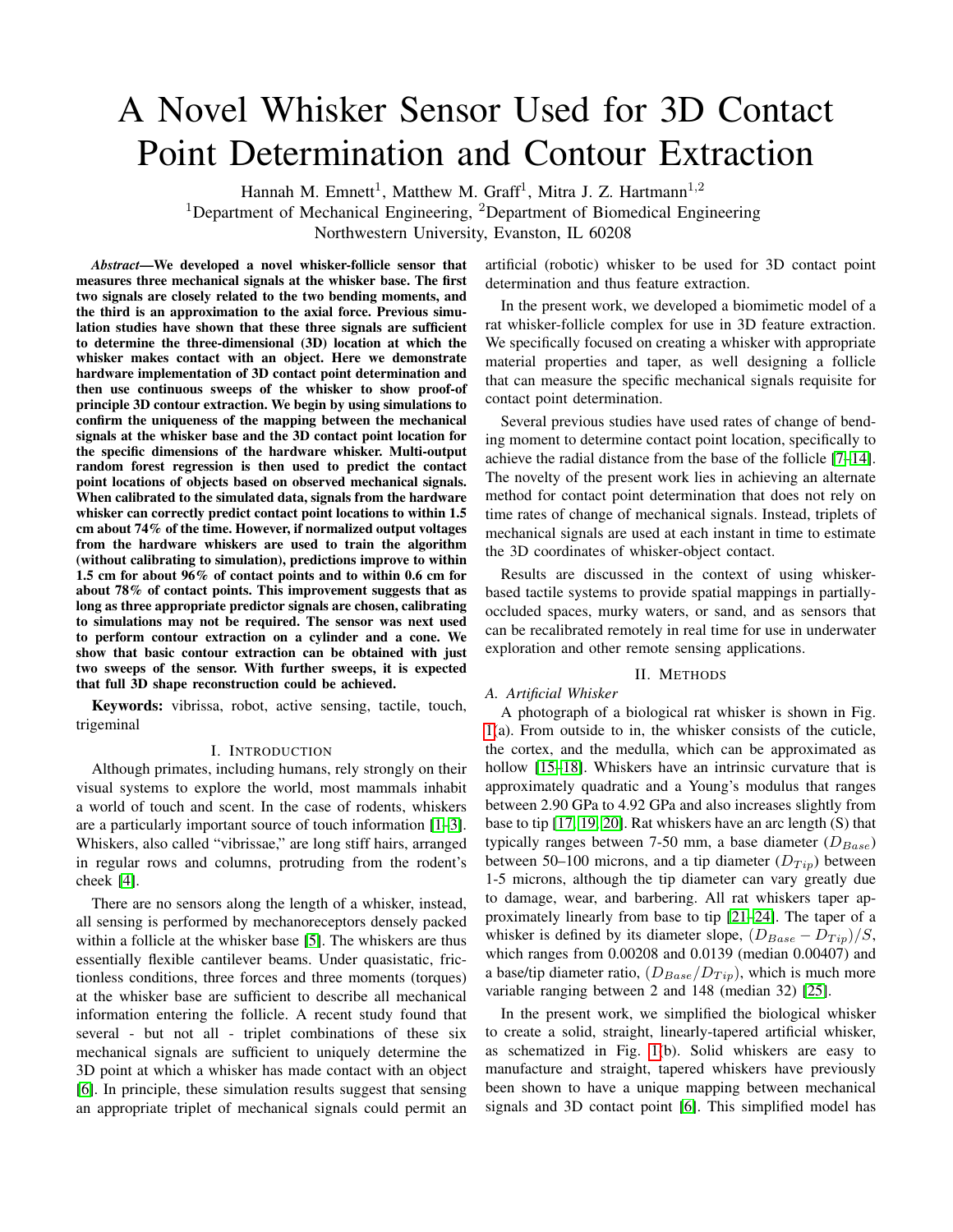only three geometric parameters of interest  $(D_{Base}, D_{Tip},$ and  $S$ ). We used a plastic whisker with a constant Young's modulus along the length. The whisker had a base diameter of 1.67 mm, a length of 195 mm, and tapered linearly to a tip diameter of 0.47 mm. These dimensions yielded a diameter slope of 0.00615 and a base/tip diameter ratio of 3.55.



<span id="page-1-0"></span>Fig. 1. Biological whisker compared with the artificial whisker used in the present experiments: (a) From outside to in, the biological rat whisker consists of cuticle, cortex, and medulla. The three insets illustrate these whisker components at the base (x10 magnification), middle (x20 magnification), and tip (x20 magnification) of the whisker. The insets and main image were obtained from four different whiskers. The main image was scanned with an Epson 4180 scanner at 4800 dpi and the insets were taken with an Olympus BX60 microscope and a MBF Bioscience Stereo Investigator DV-47 color camera. (b) The simplified artificial whisker used in the present study lacked intrinsic curvature and neglected the effects of the medulla and cuticle. The relevant geometric parameters therefore included only  $D_{Base}$ ,  $D_{Tip}$ , and S. The schematic is not to scale.

#### *B. Artificial follicle and signal acquisition*

As will be described in Sec. [III,](#page-3-0) we designed and constructed a novel follicle-like sensor to measure the mechanical signals at the base of the artificial whisker. The follicle used a Maltese cross configuration with four arms. Each arm of the cross had a pair of strain gages (top and bottom) that completed a half Wheatstone bridge tuned with a potentiometer into the desired voltage range. There were four Wheatstone bridges, one for each arm, so each arm is associated with a single voltage, denoted  $V_1$ ,  $V_2$ ,  $V_3$ ,  $V_4$ .

Voltages were amplified with a gain of 1,000 (INA129P, National Instruments, USA) and filtered at 1.5kHz before being digitally acquired with a 16-bit delta-sigma analog-todigital converter (ADS1178, Texas Instruments, USA) with a modulator frequency of 3.4 MHz and an output data rate of 500 Hz. A PIC32 microcontroller (PIC32MX795F512H, Microchip, USA) communicating over a serial peripheral interface (SPI) acquired the data from the converter. The PIC32 then forwarded the data to MATLAB® over USB.

## *C. Experimental measurements of whisker deflections*

Our goal during experiments was to investigate the relationship between mechanical signals at the whisker base and the location of the 3D whisker-object contact point. Six mechanical signals are generated at the base of a whisker when it deflects.  $F_Y$  and  $F_Z$  are the transverse forces,  $M_Z$  and  $M_Y$ are the associated bending moments,  $F_X$  is the axial force (along the length of the whisker), and  $M_X$  is the twisting moment about the whisker's own axis. Three of these signals,  $M_Y$ ,  $M_Z$ , and  $F_X$ , are schematized in Fig. [2\(](#page-2-0)a) as the target signals to be measured by the sensor.

We used a custom-built pegboard (Fig. [2\(](#page-2-0)b) and Fig. [2\(](#page-2-0)c) to perform experiments that could directly relate mechanical signals at the sensor base to the 3D contact point location. The coordinates of the contact point ("cp") are denoted as  $r_{cp}$ ,  $\theta_{cp}$ , and  $\phi_{cp}$ . This coordinate system is identical to a standard spherical coordinate system except that  $\phi_{cp}$  is measured from the x-y plane instead of from the z-axis.

During experiments, the whisker was manually deflected to several different 3D positions on the pegboard. The distance  $r_{cp}$  was varied between 3.0 - 5.0 inches (7.62 –12.7 cm) in 1.0 inch (2.54 cm) increments (3 values). The angle  $\theta_{cp}$  was varied between  $\pm 20^\circ$  in  $5^\circ$  increments (8 values excluding  $0^{\circ}$ ). Elevation was varied between  $\pm 1.0$  inches (2.54 cm) in 0.25 inch (0.635 cm) increments (8 values excluding zero elevation). This procedure yielded a total of  $3 * 8 * 8 =$ 192 whisker deflections. In all analyses, the elevation distance was converted to an angle,  $\phi_{cp}$ . During data collection, we alternated directions in both  $\theta_{cp}$  and elevation so as to mitigate any possible effects of mechanical hysteresis in the whisker material and sensor.

The signals  $V_1$  to  $V_4$  were centered and normalized before analysis. For each signal, we recorded data for 200 msec while the whisker was at rest. These data were averaged and subtracted from all subsequent trials in order to center the signals around zero. Then, each of the four voltages was normalized between -1 and 1 over the full range of experimental deflections in order to account for any differences in sensitivity between arms of the cross.

# *D. Computing predictor signals based on voltage measurements from the follicle*

Each arm of the Maltese cross of the artificial follicle output a single voltage  $(V_1$  to  $V_4)$ . By considering the degrees of freedom involved, it can be shown that a minimum of three predictor signals is required to uniquely predict 3D contact point location. Previous simulation work has specifically shown that the triplet  $[M_B, M_D, F_X]$  is one of several functional triplets for estimating contact point locations. Using this triplet as inspiration, we searched to find three predictors that use hardware signals for contact point estimation.

Equations [1-](#page-2-1)[5](#page-2-2) show the calculations to obtain the predictors used in the present work. Predictors 1 and 2 are closely related to  $M_B$  and  $M_D$ . Mechanically, we expected  $F_X$  to be the sum of  $V_1$  to  $V_4$ , however, we found that the magnitude of this signal was outside the range of the sensitivity of our sensor. We therefore empirically chose a new predictor,  $P_3$ , equal to the sum of the absolute value of all four voltages. Although  $P_3$  is not mechanically equivalent to  $F_X$ , its general behavior as the whisker is deflected was empirically found to resemble expected (simulated) values for  $F_X$ .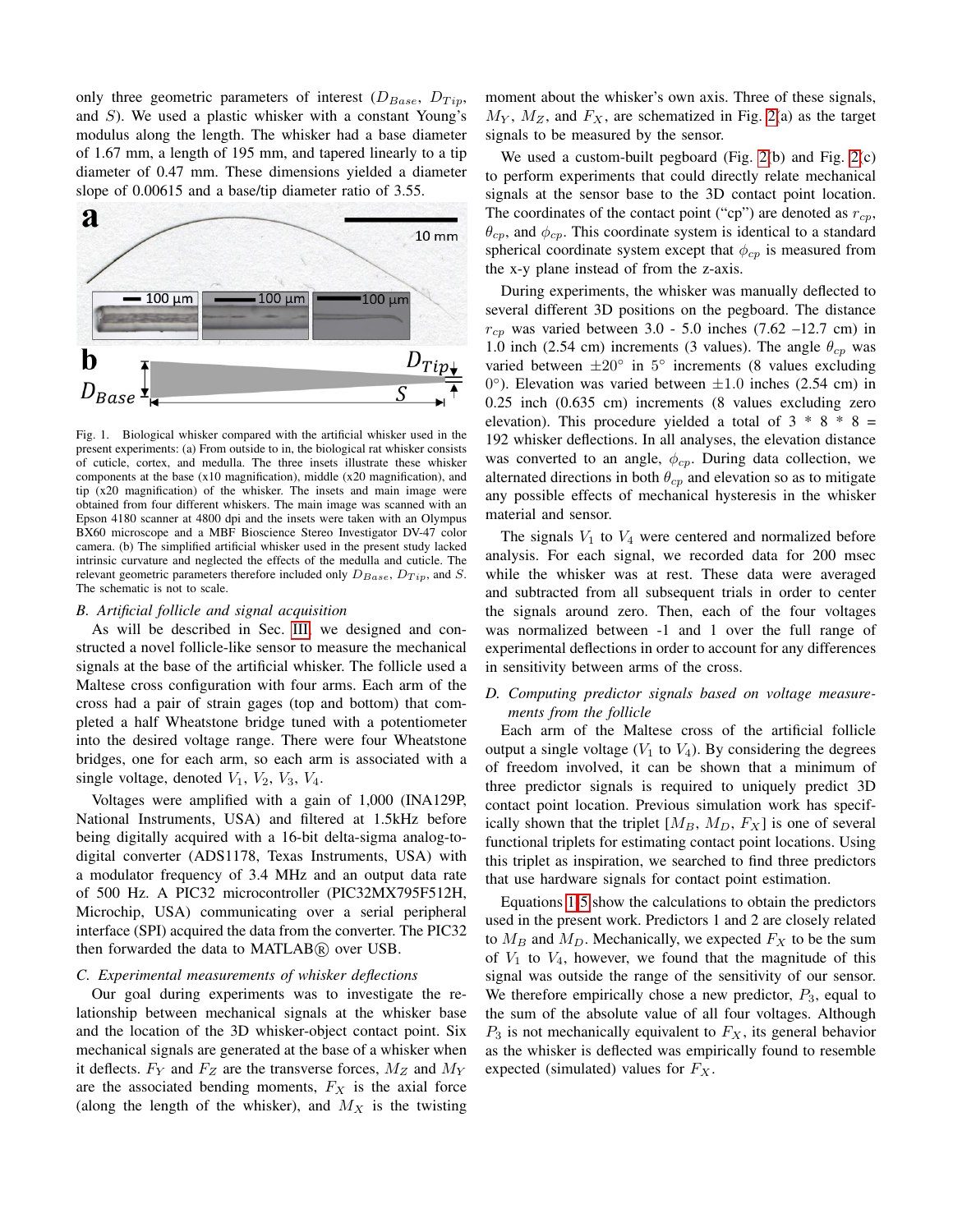

<span id="page-2-0"></span>Fig. 2. Mechanical signals at the whisker base and experimental setup: (a) Whisker deflection generates three forces and three moments at the whisker base. Our system specifically targeted the two bending moments  $(M<sub>Y</sub>$  and  $M_Z$ ) as well as the axial force  $(F_X)$ . (b) A pegboard was constructed to place the hardware whisker systematically and reliably at different 3D contact point locations. In each trial, the whisker was deflected to a contact point defined by  $r_{cp}$ ,  $\theta_{cp}$ , and the vertical distance (z). The vertical ruler had notches on the side to hold the whisker in place at a single point. The radial distance  $r_{cp}$  is measured as the straight-line distance from the base of the whisker to the contact point. The horizontal angle  $\theta_{cp}$  is the angular deflection in the x-y plane. The vertical distance is the straight-line distance from the whisker base to the z-location of the contact point and was later converted to  $\phi_{cp}$ , the angle between the contact point and the x-y plane. (c) The two-dimensional (2D) schematic illustrates a top-down view of the increments on the pegboard. Spacing is 0.5 inch (1.27 cm) in the radial dimension, and  $5^{\circ}$  increments for deflection in the x-y plane ( $\theta_{cp}$ ). Not shown is the vertical ruler that held the whisker at 0.25 in (0.635 cm) elevation increments.

$$
M_Y = V_1 - V_2 \tag{1}
$$

$$
M_Z = V_3 - V_4 \tag{2}
$$

<span id="page-2-1"></span>
$$
P_1 \approx M_B = \sqrt{M_Y^2 + M_Z^2} \tag{3}
$$

$$
P_2 \approx M_D = \arctan \frac{M_Z}{M_Y} \tag{4}
$$

$$
P_3 = |V_1| + |V_2| + |V_3| + |V_4| \tag{5}
$$

<span id="page-2-2"></span>The signal  $P_1$  was normalized between 0 and 1, the signal  $P_2$  was normalized between -1 and 1, and the signal  $P_3$  was normalized between -1 and 0.

## *E. Simulations of whisker deflections*

In portions of Sec. [III,](#page-3-0) experimental signals obtained from the hardware whisker were compared with signals predicted by simulated whisker deflections. We used a model for quasistatic whisker bending to perform these simulations [\[6\]](#page-8-4). The whisker was simulated to have the same dimensions as the experimental whisker, and Young's modulus was set to 3.0 GPa.

The whisker was simulated to deflect through the identical range as the experiments, but at a much higher resolution. Thus, during simulations, the whisker was deflected in  $r_{cr}$ between 7.62 cm and 12.7 cm in increments of 2.54 cm (3 values), between  $\pm 25^{\circ}$  in 1° increments for  $\theta_{cp}$  (51 values) and between  $\pm 25^{\circ}$  in 1° increments for  $\phi_{cp}$  (51 values). This procedure yielded a total of  $3 * 51 * 51 = 7,803$  unique whisker

deflections. For 303 unique contact points in the full simulation dataset, the optimization procedure could not find a solution. These deflections were on the edges of the space and were excluded from the full dataset. The final simulation dataset therefore contained 7,500 unique values. In these simulations, the whisker was deflected to a simulated contact point  $[r_{cpsim},$  $\theta_{cpsim}, \phi_{cpsim}$ ] and the output was the mechanical signals  $M_{Ysim}$ ,  $M_{Zsim}$ , and  $F_{Xsim}$ . As will be described below, we subsequently used Random Forest regression to generate the inverse mapping which uses mechanical signals as inputs and computes the contact point as output.

#### *F. Calibrating experimental data to match simulations*

In Fig. [4\(](#page-5-0)b) and [4\(](#page-5-0)c) of Sec. [III,](#page-3-0) we assessed the ability of the artificial whisker to match the simulated data using only a linear calibration. The idea here is that if the hardware follicle can be forced to match simulation, it should in principle achieve the same mapping uniqueness as the simulations. The calibration coefficients  $C_1 - C_8$  were found as shown in eq. [6.](#page-2-3)

<span id="page-2-3"></span>
$$
\begin{bmatrix} C_1 & -C_2 & 0 & 0 \ 0 & 0 & C_3 & -C_4 \ C_5 & C_6 & C_7 & C_8 \ \end{bmatrix} = \begin{bmatrix} M_{Ysim} \\ M_{Zsim} \\ F_{Xsim} \end{bmatrix} \begin{bmatrix} V_1 \\ V_2 \\ V_3 \\ V_4 \end{bmatrix}^{-1}
$$
 (6)

For ease of calculation, the bending magnitude and direction were used in their component forms  $M_Y$  and  $M_Z$ . The signals  $M_{Ysim}$ ,  $M_{Zsim}$ , and  $F_{Xsim}$  are generated in simulation, the voltages  $(V_1$  to  $V_4$ ) are experimentally measured, and the calibration coefficients ( $C_1-C_8$ ) are computed. We then use  $C_1-C_8$  to calibrate the experimental voltages, as shown in eq. [7,](#page-2-4) to generate  $M_{Ycal}$ ,  $M_{Zcal}$ , and  $F_{Xcal}$ .

<span id="page-2-4"></span>
$$
\begin{bmatrix} M_{Ycal} \\ M_{Zcal} \\ F_{Xcal} \end{bmatrix} = \begin{bmatrix} C_1 & -C_2 & 0 & 0 \\ 0 & 0 & C_3 & -C_4 \\ C_5 & C_6 & C_7 & C_8 \end{bmatrix} \begin{bmatrix} V_1 \\ V_2 \\ V_3 \\ V_4 \end{bmatrix}
$$
 (7)

Simulated  $M_B$  and  $M_D$  ( $M_{Bsim}$  and  $M_{Dsim}$ ) were then computed from  $M_{Ysim}$  and  $M_{Zsim}$ , and calibrated  $M_B$  and  $M_D$  ( $M_{Bcal}$  and  $M_{Dcal}$ ) were computed from  $M_{Ycal}$  and  $M_{Zcal}$ . The signals  $M_{Bsim}$  and  $M_{Bcal}$  were normalized between 0 and 1, the signals  $M_{Dsim}$  and  $M_{Dcal}$  were normalized between -1 and 1, and the signals  $F_{Xsim}$  and  $F_{Xcal}$  were normalized between -1 and 0.

## *G. Generating the mappings between mechanical signals and the 3D contact point*

The mappings between mechanical signals at the whisker base and the 3D whisker-object contact point are extremely non-linear. We used the scikit-learn implementation of Random Forest Regression function in Python to generate these mappings, with maximum tree depth limited to 30% of the length of the input data and training set size set to 95% of the data. Mean square error was used to evaluate the quality of each split and 10-fold cross-validation was used to evaluate each mapping after fitting. Termination criterion was reached when the coefficient of determination for  $r_{cp}$  in the test set was greater than 0.93. The radial contact point was chosen as the termination criterion because it is the most difficult of the three spherical coordinates to predict. All  $r^2$  values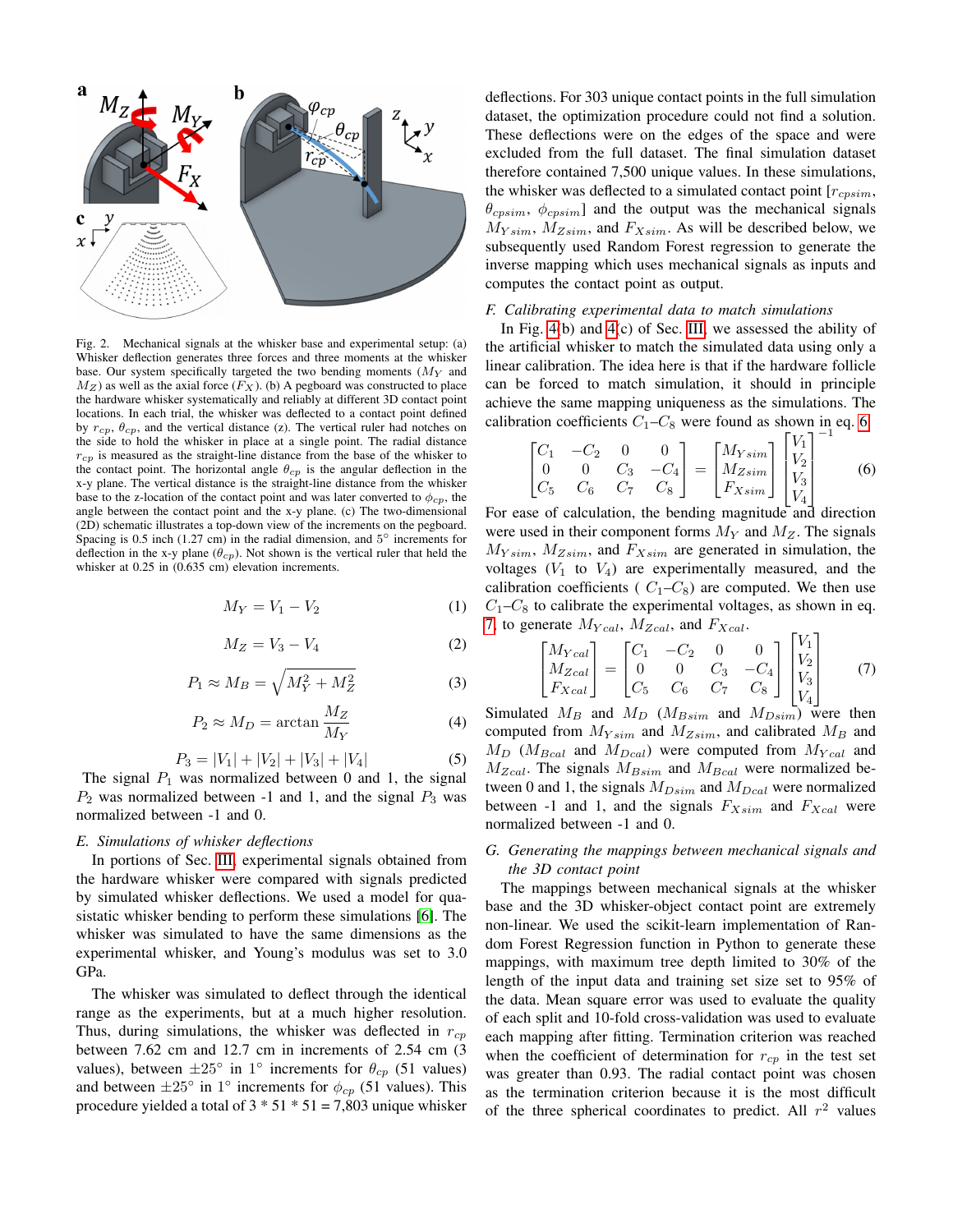reported are evaluated over the entire experimental dataset. The mappings were generated in two slightly different ways in different portions of Sec. [III.](#page-3-0) The mappings in Fig. [4\(](#page-5-0)a) and Fig. [4\(](#page-5-0)c) are essentially used as a "look-up table." In contrast, Fig. [4\(](#page-5-0)d), and Fig. [5](#page-6-0) use the Random Forest mappings in a predictive manner, with distinct training and test sets.

The analysis of Fig. [4\(](#page-5-0)a) uses purely simulation results to confirm that the whisker possesses a unique mapping between mechanical signals and the 3D contact point. The complete set of mechanical signals obtained at all 7,500 deflection points was used as input to the random forest regression. There is no "training" or "test" set because the goal of the analysis was to generate the mapping and to test for mapping uniqueness. The mapping is essentially a "look-up table" between [ $M_{Bsim}$ ,  $M_{Dsim}$ ,  $F_{Xsim}$ ] and output [ $r_{cp}$ ,  $\theta_{cp}$ ,  $\phi_{cp}$ ]. The cross-validation score during the mapping was 1.0.

The analysis of Fig. [4\(](#page-5-0)c) uses a subset of the data used to generate Fig. [4\(](#page-5-0)a) that matches the experimental contact point locations. This analysis tests 3D contact point estimation when experimental mechanical signals have been calibrated to those obtained through simulation. The inputs were  $[M_{Bcal}]$ ,  $M_{Dcal}$ ,  $F_{Xcal}$ ] and the outputs were  $[r_{cp}, \theta_{cp}, \phi_{cp}]$ . The cross-validation score during the mapping was 0.94 and the coefficients of determination were all above 0.99. Again, there is no training and test set here; the Random Forest is being used only to generate a look-up table for the mapping.

Finally, the analysis of Fig. [4\(](#page-5-0)d) and Fig. [5](#page-6-0) relies only on mappings generated using purely experimental data. No simulations are used.

# *H. Acquiring data during a continuous whisker sweep against an object*

To test the ability of the mapping to extract a continuous 3D contour, we designed an experimental set-up that allowed us to rotate the whisker-follicle sensor in one dimension. During tests of the sensor (Fig. [5\)](#page-6-0), the follicle-whisker system was fixed so that rotation was allowed only about the z-axis. Two shapes - a cylinder and a cone - were placed in front of the whisker. The cylinder had a radius of 4.5 cm and the cone had a base radius of 2.6 cm and height of 6 cm. The radial contact point changed as the whisker swept against the object but was located approximately 12 cm from the whisker base at the start of each trial. The whisker was ∼19.5 cm long, so 12 cm is approximately 60% out along the whisker length.

Voltage data were acquired continuously as the whisker was rotated against each shape. Once at full deflection, data collection was stopped, the whisker was returned to neutral and another sweep began. The "contact" portions of the sweep were established by thresholding. Contact was determined to have begun when the average absolute value of the normalized voltages across all four arms was above 35% of the maximum and stopped when the voltage decreased below 0.99% of the maximum. The voltage recorded during the first sample of the sweep was subtracted from all subsequent voltages in order to center the data around zero. Each of the four sensor voltage outputs was normalized between -1 and 1 using the full range of the data obtained in the pegboard experiments. A moving average filter with a window size of three was used to digitally smooth the data.

An encoder at the base of the whisker was used to measure rotation of the whisker. Encoder resolution was 448 counts/revolution and signals were read over SPI at 200Hz. Linear interpolation was used to approximate the whisker rotation angle for each voltage output of the sensor. Information from the encoder was used only to convert the 3D contact points from whisker-centered coordinates to the laboratory frame. No information from the encoder was used to determine where contact occurred along the whisker length. This choice was made to reflect the fact that rats have very few proprioceptors in the whisker muscles [\[26\]](#page-8-15).

The 3D contact point locations were predicted using a random forest regression algorithm trained on the data obtained in the pegboard experiments. To convert to the laboratory frame, the predicted 3D contact point locations were converted to Cartesian coordinates, incorporating the encoder angle, according to eq. [8](#page-3-1) where "enc" denotes "encoder."

<span id="page-3-1"></span>
$$
\begin{bmatrix} x \\ y \\ z \end{bmatrix} = \begin{bmatrix} \cos(\theta_{enc}) & -\sin(\theta_{enc}) & 0 \\ \sin(\theta_{enc}) & \cos(\theta_{enc}) & 0 \\ 0 & 0 & 1 \end{bmatrix} \begin{bmatrix} r_{cp} \cos(\theta_{cp}) \\ r_{cp} \sin(\theta_{cp}) \\ r_{cp} \tan(\phi_{cp}) \end{bmatrix}
$$
(8)

## III. RESULTS

<span id="page-3-0"></span>We first describe a novel follicle design that can measure three relevant signals at the whisker base. We next explore two separate methods for 3D contact point determination. In the first method, we perform contact point determination after explicitly calibrating the output of the robotic whisker to match simulation results. This method offers only moderate quality results for large angles of deflection. Therefore, in a second approach, we performed 3D contact point determination using the normalized voltage output directly from the strain gages. Finally, we use the second method to perform continuous 3D contour extraction while sweeping the whisker against two different objects.

#### *A. Follicle design*

The follicle was based on a Maltese cross configuration (Fig. [3\(](#page-4-0)a)), similar to [\[27\]](#page-8-16) and [\[28\]](#page-8-17). Eight strain gages (120  $\Omega$ , 1.5 mm grid, Omega, USA) were affixed, two to each arm, top and bottom, of 0.3 mm formable 3003 aluminum sheet is water jet cut into a 12.7 mm (0.5 inch) cross. Each pair of strain gages (one arm of the cross) completes half of a Wheatstone bridge. The plastic whisker was threaded directly into a 12.7 mm (0.5 inch) long hexagonal "stand-off" attached to the center of the aluminum cross by a M0x80 bolt. When the whisker is deflected (Fig. [3\(](#page-4-0)b)) it bends and causes the opposing strain gages on each arm to be under tension and compression. This will cause an overall change of voltage measurable with the Wheatstone bridge.

To assemble the follicle, the cross was held in place using four M0x80 bolts and custom clamps 3D printed on a Form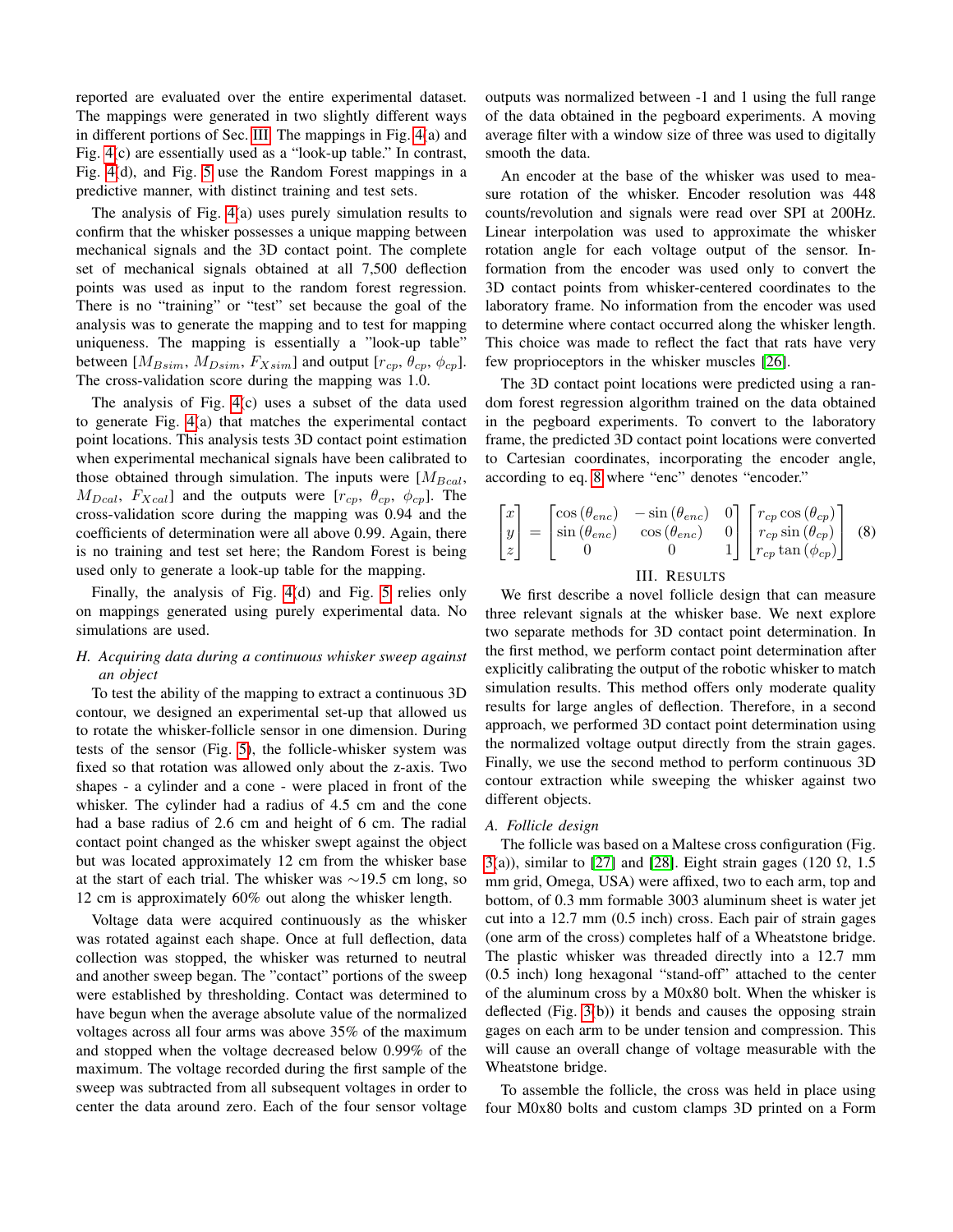2 3D printer (FormLabs, USA) (Fig. [3\(](#page-4-0)c)). A photograph of a complete follicle-whisker complex is shown in Fig. [3\(](#page-4-0)d). All experiments described in the following sections used a folliclewhisker complex similar but not identical to that shown in Fig. [3\(](#page-4-0)d) with geometric parameters of  $S = 19.5$  cm,  $D_{Base} = 1.67$ mm,  $D_{Tip} = 0.47$  mm.



<span id="page-4-0"></span>Fig. 3. Design for an artificial follicle: (a) Top view of a schematic of the cross with strain gages affixed. The labels  $V_1$  to  $V_4$  denote the voltages obtained from the follicle. (b) Side-view of the cross and whisker when stationary (left) and after a deflection in one direction (right). (c) 3D drawings of the follicle assembly (d) Example picture of a fully assembled follicle. The whisker used in experiments was slightly shorter, with a total length of 19.5 cm

# *B. Simulations demonstrated a unique relationship between*  $M_B$ ,  $M_D$ , and  $F_X$  and the 3D location of the whisker*object contact point*

We began by confirming that the mappings from mechanics to 3D contact point were unique for a whisker with our chosen dimensions, as suggested in Huet et al., 2017. To do this, we simulated a whisker with approximately the same geometry and Young's modulus as the hardware whisker. The whisker was deflected to a total of 7,500 unique contact point locations and the uniqueness was evaluated with Random Forest Regression (see Sec. [II\)](#page-0-0). Results of these simulations are shown in Fig. [4\(](#page-5-0)a). The three subplots in this figure show the experimental contact point coordinate known from simulations (either  $r_{cp}$ ,  $\theta_{cp}$ , or  $\phi_{cp}$ ) versus the predicted contact point coordinate. If the mapping were not unique, each plot would show increased variance at each contact point location and a lower coefficient of determination. Instead, the graphs indicate very tight linearity, with coefficient of determinations indistinguishable from 1.0 for all three contact point coordinates. These high correlations indicate that the geometry we chose for the hardware whisker is adequate to obtain a unique mapping between  $[M_B, M_D, F_X]$  and  $[r_{cp},$  $\theta_{cp}, \phi_{cp}$ ].

## *C. A linear calibration approximately matches voltage outputs to simulated mechanical signals*

The simulation results shown in Fig. [4\(](#page-5-0)a) give confidence that - if we were able to make the hardware outputs match those of simulations - then our predictors for the hardware whiskers should be  $M_B$ ,  $M_D$ , and  $F_X$  at the whisker base to uniquely determine  $r_{cp}$ ,  $\theta_{cp}$ , and  $\phi_{cp}$ .

However, many different types of unpredictable nonlinearities might be present in hardware. We therefore tested the extent to which a linear calibration could force the hardware outputs to match those from simulation. Specifically, we computed  $M_{Bcal}$ ,  $M_{Dcal}$ , and  $F_{Xcal}$  using eqs. [6](#page-2-3) and [7.](#page-2-4) Fig. [4\(](#page-5-0)b) demonstrates that the linear calibration was generally, but not completely, sufficient to force the experimental voltages to match those predicted in simulation.

As indicated previously, the resolution of our sensor was too low to measure  $F_X$  directly, so we chose the third predictor  $(P_3)$  based on the empirical finding that its general trend resembled the axial force signal obtained from simulation. Unsurprisingly, as shown in the bottom panel of Fig. [4\(](#page-5-0)b), the axial force  $(P_3)$  showed the largest deviation from simulation results.

The second predictor  $(P_2, \text{ bending direction})$  exhibited the smallest error of the three signals, and nearly perfectly matched simulation results. Both bending magnitude and axial force  $(P_1$  and  $P_3$ ) exhibited the largest errors when signals were the largest, which tended to occur for proximal contacts. These results suggest that contact point estimation will tend to improve for more distal contacts.

# *D. 3D contact point estimation with experimental data linearly calibrated to match simulation results*

We compared a subset of the simulated data that had 3D contact points corresponding to the experimental contact points to the calibrated experimental data. We used a lookup table generated by a random forest regression tree on the simulated dataset to estimate contact point location for the calibrated experimental data. Because the hardware whisker had been calibrated to match simulation (Fig. [4\(](#page-5-0)b)), we expected a good match. However, although both  $\theta_{cp}$  and  $\phi_{cp}$  show  $r^2$ values above 0.94, the radial contact point has an  $r^2$  value of only 0.67.

Further analysis showed that 74% percent of the calibrated data (143 out of 192 data points) predicted the Euclidean distance to within 1.5 cm of the actual contact point and 82% (157 out of 192 data points) predicted the distance to within 2.5 cm. Two conditions were associated with particularly large errors: small angle deflections and proximal radial contacts. Of the 49 predictions that had errors greater than 2.5 cm, 48 were deflections through angles less than 10°, and 33 were for angles less than 5°.

Therefore, the black points in Fig. [4\(](#page-5-0)c) show the result of predicting the contact point location while excluding any contact points with angles less than 10◦ , with excluded points plotted in red. These excluded points had the largest effect on the predictions for radial distance and are likely due to errors in the approximation associated with  $P_3$ . Figure [4\(](#page-5-0)c) also clearly shows that while the excluded (small angle) points in the  $\theta_{cp}$  and  $\phi_{cp}$  subplots are clustered around zero, larger errors occurred at small radial distances. No data obtained for the most distal radial distance tested (12 cm) had an error greater than 1.5 cm. This finding parallels the results shown in Fig. [4\(](#page-5-0)b), in which the variance increases with larger values of  $P_1$  and  $P_3$  (those near the whisker base).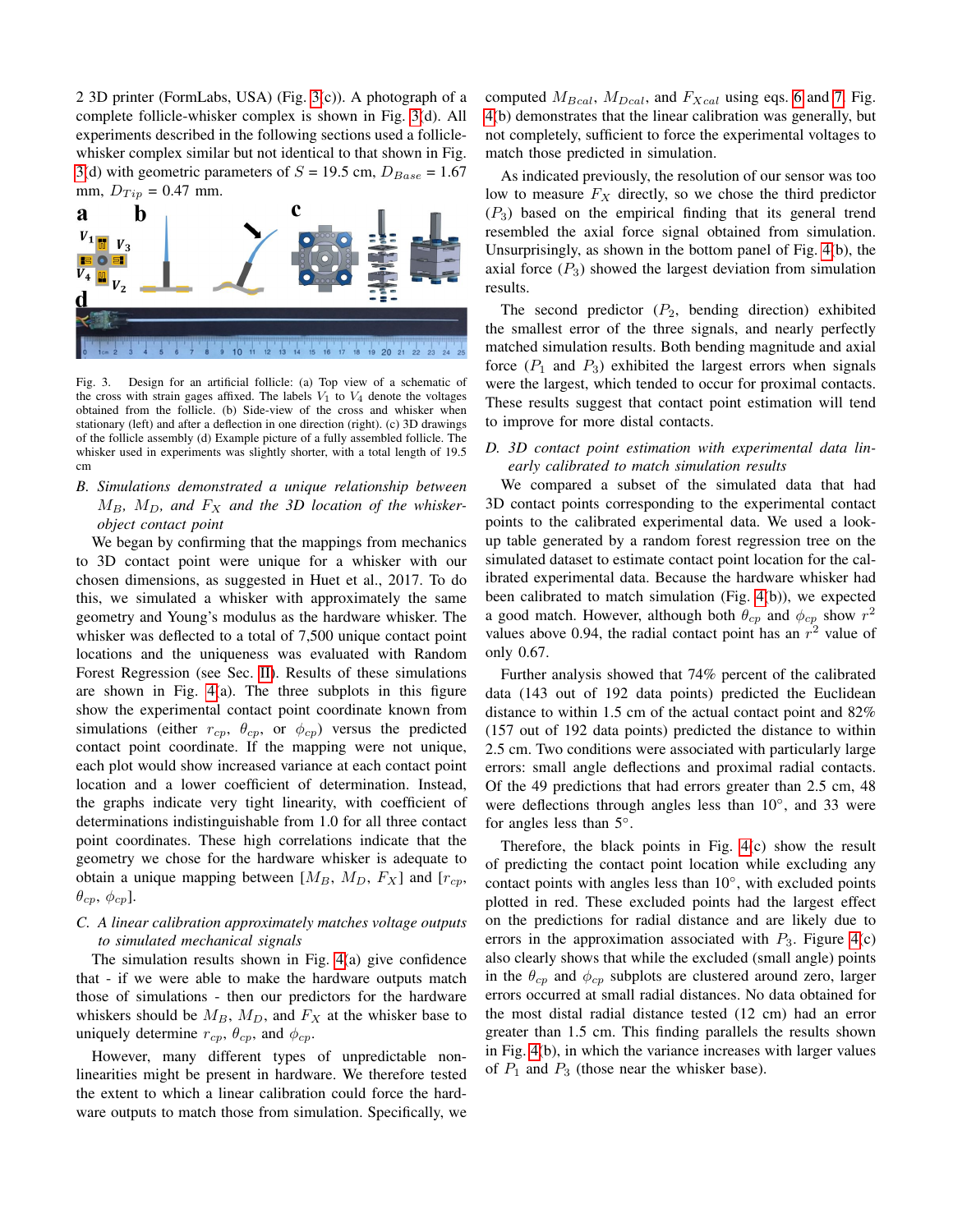

<span id="page-5-0"></span>Fig. 4. Estimation of 3D contact point location with and without the use of simulations: (a) Simulations confirm that a whisker with the geometry chosen for the robotic whisker can generate a unique mapping between [ $M_B$ ,  $M_D$ ,  $F_X$ ] and [ $r_{cp}$ ,  $\theta_{cp}$ ,  $\phi_{cp}$ ] over the desired range. The simulated dataset consists of 7,500 data points. The coefficient of determination for all contact points  $[r_{cp}, \theta_{cp}, \phi_{cp}]$  is statistically indistinguishable from 1.0. (b) The hardware follicle can be linearly calibrated to yield a good match to simulation results, but larger error is observed for larger angle deflections. All signals have been normalized according to the procedures described in Sec. [II.](#page-0-0) (c) Contact point estimation using calibrated experimental voltages (mappings generated from eqs. [6,](#page-2-3) [7](#page-2-4) The calibrated experimental contact point coordinate is plotted as a function of the predicted point coordinate. The calibrated experimental contact point coordinate is plotted as a function of the predicted point coordinate. Contact points with angular deflections less than 10° are plotted in red and have been omitted from the regression calculation. This cutoff angle effectively represents the "dead-band" zone for the sensor, below which signals did not reliably match simulation. (d) Contact point estimation using un-calibrated experimental voltages. The experimental contact point coordinate is plotted as a function of the predicted contact point. No points are excluded.

### *E. 3D contact point estimation without calibration*

The method for contact point determination shown in Fig. [4\(](#page-5-0)c) has only moderate accuracy and is time consuming. If we were to use this method, each whisker in a multi-whisker robotic system would have to be calibrated based on simulation data specific to the geometry of that whisker.

We therefore performed a set of experiments in which we used only the normalized voltage signals from the strain gages to compute contact point location. As described in Sec. [II,](#page-0-0) we developed a mapping between the four voltages from the sensor and the 3D contact point. Note that this method still requires use of the experimental set-up in Fig. [2](#page-2-0) but does not require any simulations.

The normalized output voltages  $(V_1$  to  $V_4$ ) achieved coeffi-

cients of determination of 0.967, 0.996, and 0.997 for the three contact point coordinates ( $r_{cp}$ ,  $\theta_{cp}$  and  $\phi_{cp}$ ) during training. This result led us to predict that these normalized sensor outputs should be sufficient to predict contact point location without the need for calibration and simulation. This prediction is confirmed in Fig. [4\(](#page-5-0)d) , which shows the output of the random forest regression on the normalized output voltages over the full dataset. The coefficients of determination are above 0.93 for all contact point locations. The cross-validation for this dataset was 0.838.

Notice that although the  $r^2$  values are higher for the results shown in Fig. [4\(](#page-5-0)c) (calibrated experimental data), this figure shows regression only over a subset of the data. Higher accuracy could likely be achieved with more data. Fig. [4\(](#page-5-0)d),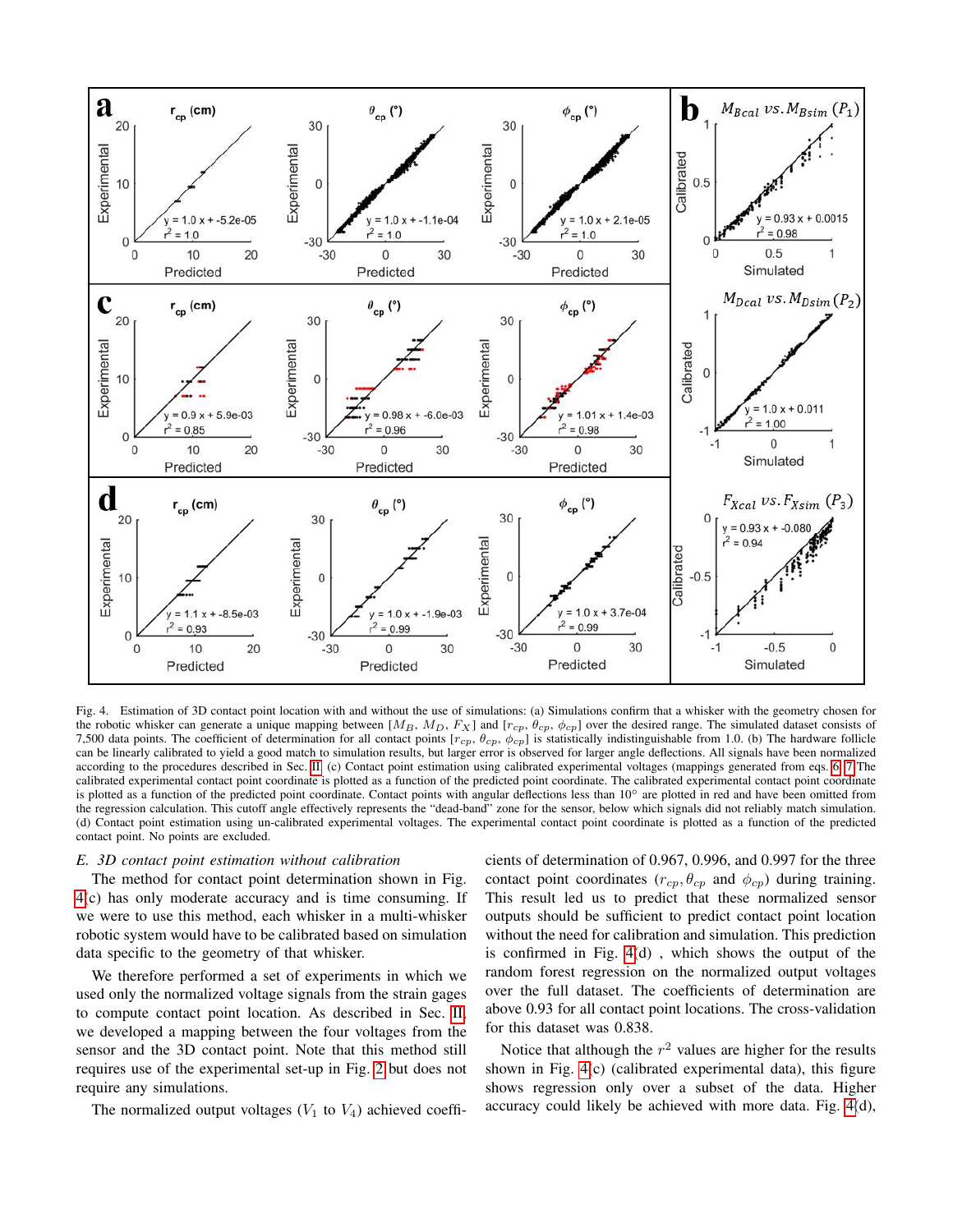in contrast, has no points omitted and suggests that greater resolution can be achieved in less time.

Further analysis showed that to achieve errors less than 1.5 cm, only 3.6% of the experimental data set would need to be omitted. In fact, 78% percent of the data predicted the contact point with an accuracy of 0.6 cm.

Interestingly, the maximum sensor error did not occur at particular values of radial distance or angle, indicating that the sensor itself has its own unique mapping between the mechanical signals at the base and contact point location.

It should be noted that each contact point was only tested once in the experimental set-up. This scarcity of examples amplifies any errors that occurred during testing and can bias the outcome of all predictions, causing lower correlations overall and lower cross-validation scores.

#### *F. Contour extraction using continuous sweeps of the whisker*

Given the success of the results shown in Fig. [4\(](#page-5-0)d), we tested the ability of the senor to perform 3D contour extraction on a cylinder and a cone. The sensor was rotated by hand against the two objects. As described in Sec. [II,](#page-0-0) the sensor was fixed so that it could only rotate about the z-axis during this experiment, but the cone shape was deliberately chosen to ensure "slip" of the whisker on the object.

At each point in time, the 3D contact point relative to the whisker base was determined using eq. [8.](#page-3-1) Determination of the 3D contact point required no information other than  $V_1$ to  $V_4$  obtained directly from the whisker base. To convert the 3D contact point to the laboratory frame, an encoder was attached to the base of the whisker. We emphasize that information from the encoder was used only to convert the 3D contact points to the laboratory frame, and not used for contact point determination. Fig. [5\(](#page-6-0)a) shows the results in whisker-centered coordinates obtained during two sweeps of the whisker against a cone, with the contact point coordinates plotted as a function of encoder position. As the encoder angle increases,  $r_{cp}$  decreases as the contact point nears the base of the cone. The magnitudes of both  $\theta_{cp}$  and  $\phi_{cp}$  increase as the whisker is forced to deflect further against the cone. The sign for  $\theta_{cp}$  is negative because in whisker-centered coordinates as  $\theta_{enc}$  increases, the whisker is increasingly deflected in the negative y-direction, corresponding to a negative  $\theta_{cp}$ . The sign for  $\phi_{cp}$  is positive because the whisker is increasingly slipping up the cone.

Using eq. [8,](#page-3-1) the contact point locations in Fig. [5\(](#page-6-0)a) were converted to the laboratory frame. The ability of the whisker to extract the contour of a shape is shown in Fig. [5\(](#page-6-0)b), which superimposes the contact points converted to the laboratory frame on top of the known shape and location of a cylinder and cone. In both examples, the contact point locations predicted by the sensor trace out the 3D edges of the shapes. Videos of Fig. [5\(](#page-6-0)b) are shown in supplementary video 1 and 2 (located at github.com/SeNSE-lab). Further trials of the sensor could in the future map out the full surface.

It should be noted that in Fig.  $5(a)$ , the predicted radial

distance is constant at both the beginning and end of the trial while the encoder angle is increasing. This effect occurs because the whisker is impacting outside of the range of motion tested and is discussed further in Sec. [IV.](#page-6-1) This effect also occurs when the angular deflection is zero.



<span id="page-6-0"></span>Fig. 5. Contour extraction with the follicle-whisker sensor: (a) Two sweeps of the sensor deflecting against a cone. The sensor can correctly identify decreasing radial distance, decreasing angle of deflection and increasing angle of elevation (b) 3D contact points obtained during two sweeps of the whisker against two different objects (a cylinder and a cone) are converted to the laboratory frame and superimposed on the known coordinates of a cylinder (left) and a cone (right). The whisker was deflected by hand against the cylinder in a clockwise direction and against the cone in a counterclockwise direction. The sensor is located at the origin.

#### IV. DISCUSSION AND CONCLUSION

<span id="page-6-1"></span>Several previous studies have used rates of change of bending moment at the base of the whisker to determine contact point location [\[7](#page-8-5)[–14\]](#page-8-6). The present approach is novel in that it statically determines the 3D contact point location at each instant of time, and does not depend on rates of change. In other words, determining the 3D whisker-object contact point no longer depends on the whisker's trajectory (history). A whisker's trajectory along a surface is strongly influenced by friction, texture, surface defects, and local slope: the present work offers an approach to reduce the influence of these variables for contour extraction. Rates of change in bending moment could then be used to sense object motion or object compliance [\[6,](#page-8-4) [29,](#page-8-18) [30\]](#page-8-19).

The hardware whisker employed in the present work is a simplified version of a biological rat whisker: parameters were limited to arc length, base diameter, tip diameter, and Young's modulus. A follicle-like sensor was developed to measure signals related to the two bending moments  $(M<sub>Y</sub>$  and  $M<sub>Z</sub>)$ and the axial force  $(F_X)$ . The two bending moments were later used to compute  $M_B$  and  $M_D$  during the analysis. Although  $M_Y$  and  $M_Z$  could have been used as two predictors directly,  $M_B$  and  $M_D$  were chosen because they are more intuitive and were shown to be part of a unique triplet in Huet et al., 2017.

We then used simulations to verify that the geometry chosen for our hardware whisker had a unique mapping between the mechanical signals at the base of the whisker and the 3D contact point coordinates. An important feature of the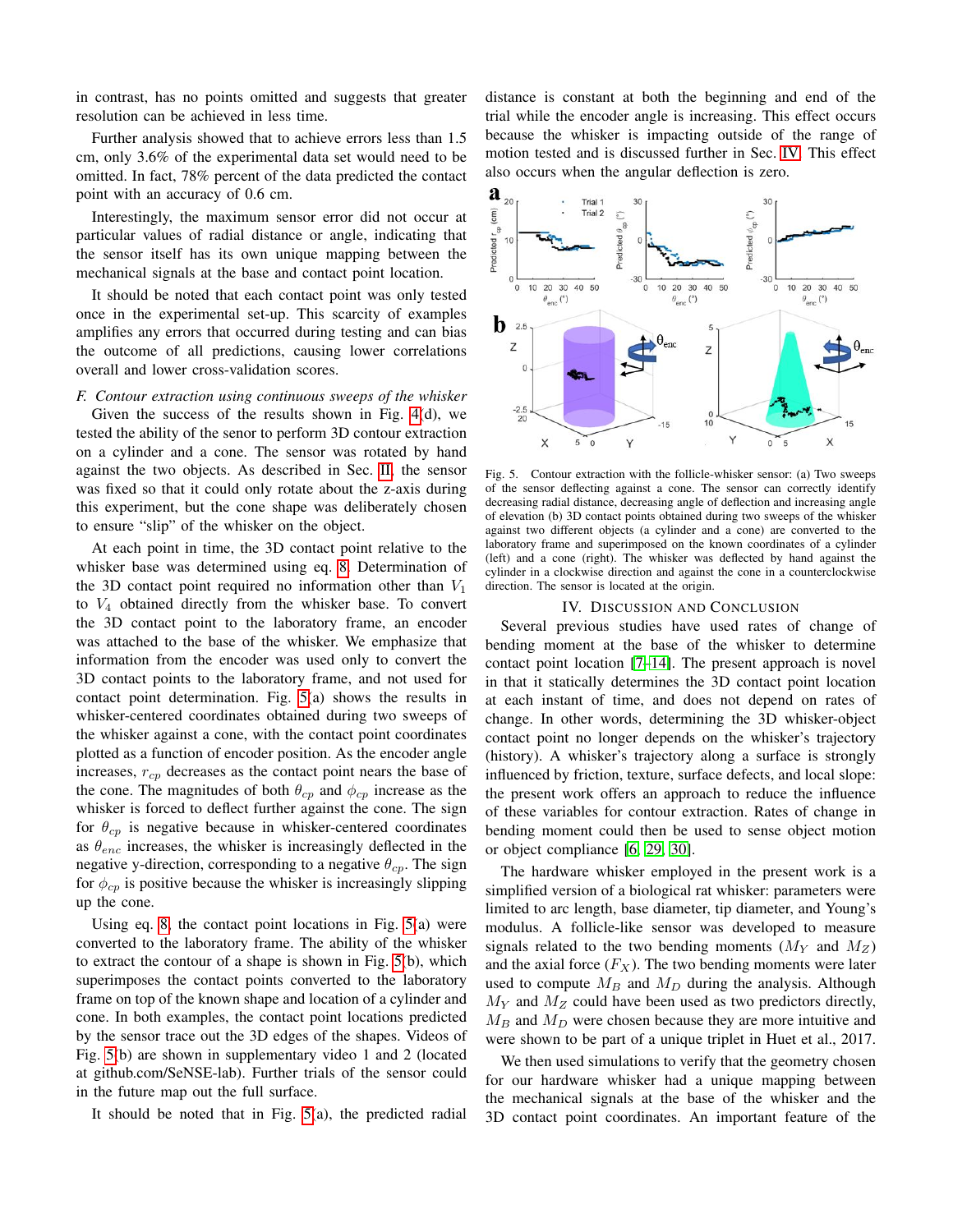hardware whisker geometry was its taper. Previous studies have suggested that the primary importance of whisker taper is that it alters the angle at which a whisker will slip off an object [\[22,](#page-8-20) [23\]](#page-8-21). We suggest that an equally important reason is that taper is essential for producing unique mappings between mechanical signals at the whisker base and the 3D contact point [\[6,](#page-8-4) [30\]](#page-8-19).

The signals generated from the hardware whisker were then tested against simulation results. The simulations were performed using software that assumes zero friction and solves for the normal force at the contact point to determine the mechanical signals at the whisker base [\[6,](#page-8-4) [31,](#page-8-22) [32\]](#page-8-23). These simulations directly guided our choice of predictor signals. Thus,  $P_1$  and  $P_2$  were selected to model  $M_B$  and  $M_D$ , because these signals directly determine the whisker's angular deflection. The third predictor,  $P_3$ , was chosen to approximate the axial force, because  $M_B$  and  $M_D$  alone are not sufficient to estimate the radial distance of contact. Even though  $P_3$  was found to be a relatively poor match to simulated axial force (Fig. [4\(](#page-5-0)b)), a relatively good estimate for radial distance was achieved, provided signals were outside the sensor's "deadband."

As suggested by Table 2 of Huet et al., 2017, similar results could potentially be achieved with many other choices for the predictor variables, especially if large angle deflections are excluded. Even further, new predictor variables could be assembled from our mechanical signals that have no clear mechanical interpretation, so long as they can accurately predict the output variables.

We next tested two methods for 3D contact point determination in hardware. Satisfactory estimates of contact point location were obtained by calibrating the experimental data to simulations, but results improved greatly when the normalized voltages  $V_1$  to  $V_4$  were used directly. This improvement indicates that time-consuming calibration is not required to accurately determine contact point location, and also suggests that this approach could be used for continuous contour extraction, as shown in Fig. [5.](#page-6-0) Results of Fig. [5](#page-6-0) confirm that the voltage signals at the whisker base can be used to trace out the contour of two different shapes. We fully anticipate that additional sweeps of the whisker could map out complete object surfaces.

An important source of error in the contours shown in Fig. [5](#page-6-0) is that multi-output random forest regression was used to create mappings between 3D contact point locations and mechanical signals. Importantly, multi-output regression is inherently poor at generalizing beyond the trained range of motion, and we only sampled a ∼8 cm region along the length of the whisker. This limited training range had a particularly noticeable effect on predictions for the radial contact coordinate shown in Fig. [5\(](#page-6-0)a). Although the whisker almost certainly made contact at a radial distance larger than 12 cm at the beginning of the sweep, the algorithm continuously predicted impact at 12 cm even while the encoder angle was increasing. We fully expect this effect could be mitigated by including a larger range of motion in the training set. Otherwise, algorithms better suited to generalize could be used to accurately extrapolate to new data.

Another large source of error stems from those deflections with small angles (below 10°). These deflections were shown to have the largest percent difference as compared to simulated data. These contributed a large source of error during calibration and as such should be defined as a potential "deadband" zone for the sensor and accounted for during further experiments.

Using artificial whiskers as sensors on robotic platforms has potential utility in many engineering applications. Whiskers could provide spatial mappings in environments where classical sensory systems fail, such as in the dark or in partially occluded spaces, murky waters, or sand. Previous whiskerbased tactile systems have taken many forms,

Previous whisker based tactile systems have taken many forms, including mobile robots with full whisker arrays [\[8,](#page-8-24) [33–](#page-8-25) [35,](#page-9-0) [38\]](#page-9-1), single whisker position sensors [\[7,](#page-8-5) [8,](#page-8-24) [28,](#page-8-17) [39,](#page-9-2) [40,](#page-9-3) [42\]](#page-9-4) and as sensors to measure the texture of an object [\[34,](#page-8-26) [36,](#page-9-5) [37\]](#page-9-6). Sensing mechanisms have ranged from strain gages [\[33,](#page-8-25) [37,](#page-9-6) [38\]](#page-9-1) to load cells [\[39,](#page-9-2) [40\]](#page-9-3) to Hall effect sensors [\[8,](#page-8-24) [14,](#page-8-6) [41\]](#page-9-7) to torque sensors [\[7,](#page-8-5) [42\]](#page-9-4).

The relative simplicity of the whisker sensors developed here means that they are well-suited for use in remote environments, with new mappings being learned "on-the-fly" in the case of damage or environmental changes. Applications could include exploration in remote areas including underwater or even space. Future work will focus on active sensing (c.f. [\[35\]](#page-9-0)) and on developing a platform to enable complete mapping of 3D spaces.

This system also has implications for the study of biological sensing. The biological rat whisker is so tiny, and has such a large length to diameter ratio, that it is difficult to experimentally manipulate and to simulate. By building a biomimetic scaled model of a rat whisker, we can systematically explore the mechanical space and experimentally test conditions in which simulations tend to fail (e.g., friction, noise, nonstationarities, and air turbulence). We specifically anticipate using similar hardware models to improve our understanding of the encoding properties of neurons in the vibrissaltrigeminal system.

## ACKNOWLEDGMENTS

This multi-year research effort was supported by a sequence of awards from the National Science Foundation (NSF): award numbers EFRI-0938007, IIS-1208118, and BCS-1734981 to MJZH. This material is based upon work supported by the National Science Foundation Graduate Research Fellowship Program under Grant No. DGE-1324585 to HME. We thank Anne E.T. Yang for her help with the figures and many useful discussions, the Brinson Group at Duke University and specifically David Collinson for fabricating the whiskers, and Mikhail Todes and Kegan Leizerman for their early contributions to the design of the artificial follicle.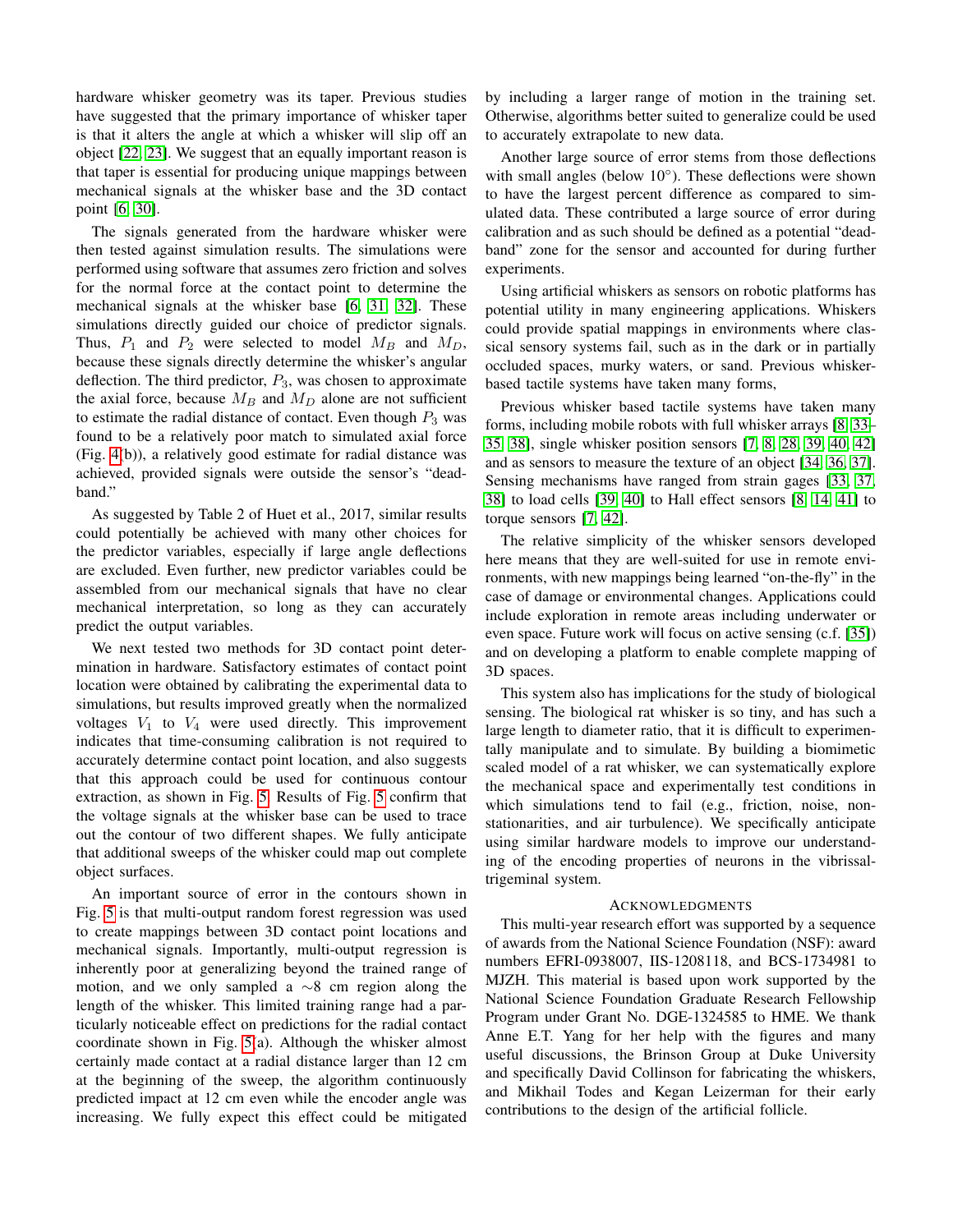#### **REFERENCES**

- <span id="page-8-0"></span>[1] E. Guić-Robles, C Valdivieso, and G Guajardo. Rats can learn a roughness discrimination using only their vibrissal system. *Behavioural Brain Research*, 31(3):285–289, 1989.
- [2] GE E Carvell and DJ J Simons. Biometric analyses of vibrissal tactile discrimination in the rat. *The Journal of Neuroscience*, 10(8):2638–2648, 1990.
- <span id="page-8-1"></span>[3] R. A. Grant, S. Haidarliu, N. J. Kennerley, and T. J. Prescott. The evolution of active vibrissal sensing in mammals: evidence from vibrissal musculature and function in the marsupial opossum Monodelphis domestica. *Journal of Experimental Biology*, 216(18):3483–3494, 2013.
- <span id="page-8-2"></span>[4] S. B. Vincent. The functions of the vibrissae in the behavior of the white rat (1912). *Behav. Monogr.*, 1(1-81).
- <span id="page-8-3"></span>[5] Satomi Ebara, Kenzo Kumamoto, Tadao Matsuura, Joseph E. Mazurkiewicz, and Frank L. Rice. Similarities and differences in the innervation of mystacial vibrissal follicle-sinus complexes in the rat and cat: A confocal microscopic study. *Journal of Comparative Neurology*, 449(2):103–119, 2002.
- <span id="page-8-4"></span>[6] Lucie A Huet, John W Rudnicki, and Mitra J.Z. Hartmann. Tactile Sensing with Whiskers of Various Shapes: Determining the Three-Dimensional Location of Object Contact Based on Mechanical Signals at the Whisker Base. *Soft Robotics*, 4(2):88– 102, 2017.
- <span id="page-8-5"></span>[7] Makoto Kaneko, Naoki Kanayama, and Toshio Tsuji. Active antenna for contact sensing. *IEEE Transactions on Robotics and Automation*, 14(2):278–291, 1998.
- <span id="page-8-24"></span>[8] Dae Eun Kim and Ralf Möller. Biomimetic whiskers for shape recognition. *Robotics and Autonomous Systems*, 55(3):229–243, 2007.
- [9] Joseph H Solomon and Mitra J Hartmann. Biomechanics: robotic whiskers used to sense features. *Nature*, 443(7111):525, 2006.
- [10] Knarik Bagdasarian, Marcin Szwed, Per Magne Knutsen, Dudi Deutsch, Dori Derdikman, Maciej Pietr, Erez Simony, and Ehud Ahissar. Pre-neuronal morphological processing of object location by individual whiskers. *Nature neuroscience*, 16(5):622–31, 2013.
- [11] Joseph H. Solomon and Mitra J.Z. Hartmann. Artificial whiskers suitable for array implementation: Accounting for lateral slip and surface friction. *IEEE Transactions on Robotics*, 24(5):1157–1167, 2008.
- [12] Joseph H Solomon and Mitra J Z Hartmann. Extracting Object Contours with the Sweep of a Robotic Whisker Using Torque Information. *The International Journal of Robotics Research*, 29(9):1233–1245, 2010.
- [13] J Alexander Birdwell, Joseph H Solomon, Montakan Thajchayapong, Michael a Taylor, Matthew Cheely, R Blythe Towal, Jorg Conradt, and Mitra J Z Hartmann. Biomechanical models for radial distance determination by the rat vibrissal system. *Journal of neurophysiology*, 98(4):2439–2455, 2007.
- <span id="page-8-6"></span>[14] Mathew H Evans, Charles W Fox, Nathan F Lepora, Martin J Pearson, J Charles Sullivan, and Tony J Prescott. The effect of whisker movement on radial distance estimation: a case study in comparative robotics. *Frontiers in Neurorobotics*, 6:12, 2013.
- <span id="page-8-7"></span>[15] Vahid Reza Adineh, Boyin Liu, Ramesh Rajan, Wenyi Yan, and Jing Fu. Multidimensional characterisation of biomechanical structures by combining Atomic Force Microscopy and Focused Ion Beam: A study of the rat whisker. *Acta Biomaterialia*, 21:132–141, 2015.
- [16] O. F. Chernova and V. F. Kulikov. Structural differences between the shafts of mammalian vibrissae and hairs and their causes. *Doklady Biological Sciences*, 438(1):182–185, 2011.
- <span id="page-8-9"></span>[17] Kathrin Carl, Wolfram Hild, Jörg Mämpel, Cornelius Schilling, René Uhlig, and Hartmut Witte. Characterization of statical properties of rat's whisker system. *IEEE Sensors Journal*, 12(2):340–349, 2012.
- <span id="page-8-8"></span>[18] Danja Voges, Kathrin Carl, Gertrud J. Klauer, René Uhlig, Cornelius Schilling, Carsten Behn, and Hartmut Witte. Structural characterization of the whisker system of the rat. *IEEE Sensors Journal*, 12(2):332–339, 2012.
- <span id="page-8-10"></span>[19] Brian W Quist, Rafay A Faruqi, and Mitra J Z Hartmann. Variation in Young's modulus along the length of a rat vibrissa. *Journal of Biomechanics*, 44(16):2775–2781, 2011.
- <span id="page-8-11"></span>[20] E. K. Herzog, D. F. Bahr, C. D. Richards, R. F. Richards, and D. M. Rector. Spatially Dependent Mechanical Properties Of Rat Whiskers For Tactile Sensing. *MRS Proceedings*, 844:Y3.6/R3.6, 2004.
- <span id="page-8-12"></span>[21] L Ibrahim and E A Wright. The growth of rats and mice vibrissae under normal and some abnormal conditions. *Journal of embryology and experimental morphology*, 33(4):831–44, 1975.
- <span id="page-8-20"></span>[22] Samuel Andrew Hires, Lorenz Pammer, Karel Svoboda, and David Golomb. Tapered whiskers are required for active tactile sensation. *eLife*, 2013(2):e01350, 2013.
- <span id="page-8-21"></span>[23] Christopher M Williams and Eric M Kramer. The advantages of a tapered whisker. *PLoS ONE*, 5(1), 2010.
- <span id="page-8-13"></span>[24] Sejoon Ahn and Dae Eun Kim. Radial distance estimation with tapered whisker sensors. *Sensors (Switzerland)*, 17(7):1659, 2017.
- <span id="page-8-14"></span>[25] Hayley M Belli, Anne E T Yang, Chris S Bresee, and Mitra J. Z. Hartmann. Variations in vibrissal geometry across the rat mystacial pad: base diameter, medulla, and taper. *Journal of Neurophysiology*, 117(4):1807–1820, 2017.
- <span id="page-8-15"></span>[26] Jeffrey D. Moore, Nicole Mercer Lindsay, Martin Deschênes, and David Kleinfeld. Vibrissa Self-Motion and Touch Are Reliably Encoded along the Same Somatosensory Pathway from Brainstem through Thalamus. *PLoS Biology*, 13(9):e1002253, 2015.
- <span id="page-8-16"></span>[27] Heather R. Beem and Michael S. Triantafyllou. Wakeinduced slaloming' response explains exquisite sensitivity of seal whisker-like sensors. *Journal of Fluid Mechanics*, 783(2015):306–322, 2015.
- <span id="page-8-17"></span>[28] Ozkan Bebek and M. Cenk Cavusoglu. Whisker sensor design for three dimensional position measurement in robotic assisted beating heart surgery. *IEEE International Conference on Robotics and Automation*, (April):225–231, 2007.
- <span id="page-8-18"></span>[29] Lorenz Pammer, Daniel H O'Connor, S Andrew Hires, Nathan G Clack, Daniel Huber, Eugene W Myers, and Karel Svoboda. The Mechanical Variables Underlying Object Localization along the Axis of the Whisker. *Journal of Neuroscience*, 33(16):6726–6741, 2013.
- <span id="page-8-19"></span>[30] J. H. Solomon and M. J. Z. Hartmann. Radial distance determination in the rat vibrissal system and the effects of Weber's law. *Philosophical Transactions of the Royal Society B: Biological Sciences*, 366(1581):3049–3057, 2011.
- <span id="page-8-22"></span>[31] Lucie A Huet, Christopher L Schroeder, and Mitra J Z Hartmann. Tactile signals transmitted by the vibrissa during active whisking behavior. *Journal of Neurophysiology*, 113(10):3511– 3518, 2015.
- <span id="page-8-23"></span>[32] Lucie A Huet and Mitra J.Z. Hartmann. Simulations of a Vibrissa Slipping along a Straight Edge and an Analysis of Frictional Effects during Whisking. *IEEE Transactions on Haptics*, 9(2):158–169, 2016.
- <span id="page-8-25"></span>[33] Ben Mitchinson, J. Charles Sullivan, Martin J. Pearson, Anthony G. Pipe, and Tony J. Prescott. Perception of simple stimuli using sparse data from a tactile whisker array. *Lecture Notes in Computer Science*, 8064 LNAI:179–190, 2013.
- <span id="page-8-26"></span>[34] Anil K Seth, Jeffrey L McKinstry, Gerald M Edelman, and Jeffrey L Krichmar. Spatiotemporal processing of whisker input supports texture discrimination by a brain-based device. In *Animals to Animats 8: Proceedings of the Eighth International Conference on the Simulation of Adaptive Behavior. Meyer, JA (ed.) MIT Press, Cambridge, MA*, pages 130–139, 2004.